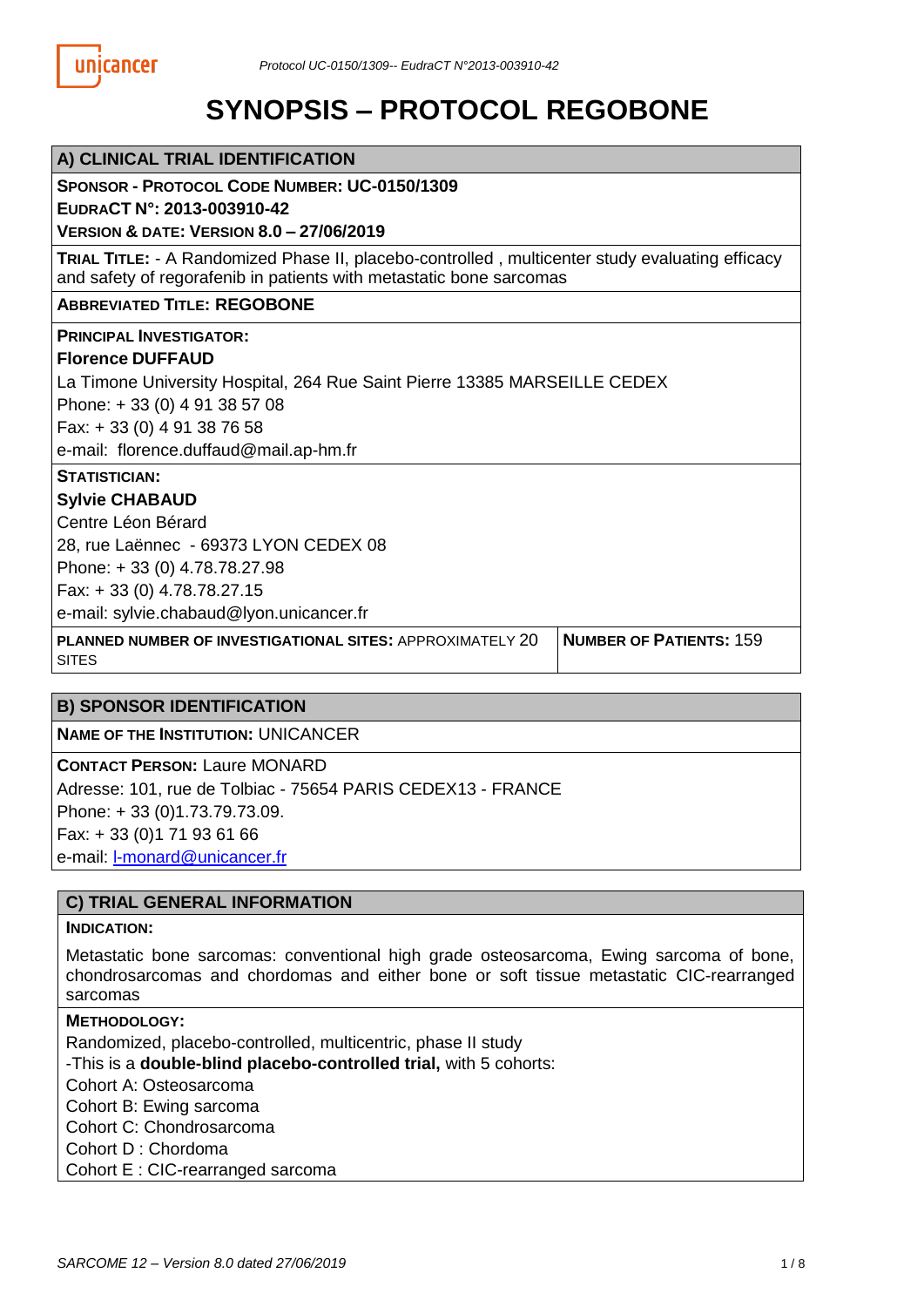Cohorts A, B and C will involve a total of **36 evaluable patients each (24** Regorafenib **+ 12** placebo), cohort D will involve a total of **24 evaluable patients** (**16** Regorafenib **+ 8** placebo) and cohort E will involve a total of **27 evaluable patients (18** Regorafenib + **9** placebo).

159 patients who meet the eligibility criteria will be randomly assigned in a 2: 1 ratio to the following treatment groups :

# **The Arm A:**

Regorafenib (160 mg/d or 120 mg/d) once daily for the 3 weeks on / 1 week off plus Best Supportive Care (BSC) until progression (according to RECIST 1.1), intolerance or withdrawal of consent .

Patients receiving regorafenib who experience disease progression and for whom in the investigator opinion, treatment with regorafenib is still providing clinical benefit, may continue the treatment following consultation with the study coordinator and the sponsor.

# **The Arm B:**

Placebo plus BCS until progression (according to RECIST V1.1) intolerance or withdrawal of consent. Patients who have received placebo will receive open-label regorafenib after objective tumour progression has been documented.

Patients will be stratified at randomization according to histology.

## **PRIMARY OBJECTIVE:**

The principal objective of the trial is to investigate the antitumour activity of regorafenib according to RECIST 1.1 criteria based on central radiological review.

## **SECONDARY OBJECTIVES:**

To evaluate:

- 1. The progression free survival (PFS) according to RECIST 1.1 criteria
- 2. Objective response rate [defined as complete response (CR) or partial response (PR) according to RECIST V 1.1 for all cohorts, and CHOI criteria for chordomas] .
- 3. Overall survival (defined as the time from the date of randomization to the date of death due to any cause).
- 4. Duration of response.
- 5. Disease control rate at 6 months is defined as the proportion of patients who have a best response rating of CR, PR or stable disease [SD] according to RECIST guidelines 1.1. SD should be at least 8 weeks.
- 6. Progression-free rates at 3 and 6 months (PFR-3 and PFR-6), time to progression.
- 7. Treatment safety will be assessed using the NCI CTC-AE version 4.0 .
- 8. Growth Modulation Index (GMI).
- 9. Identification and characterization of biomarkers
- 10. Time to progression (measured from date of randomization until the date of first observation of progression )
- 11. Pain assessment for chordomas
- 12. Progression Free Survival according to CHOI criteria for chordomas

# **C) TRIAL GENERAL INFORMATION (…)**

## **INCLUSION CRITERIA:**

1. Patients must have a histologically confirmed diagnosis of bone sarcoma (osteosarcoma, Ewing sarcoma of bone, chondrosarcoma or chordoma [adults patients only for chordomas]) or CIC-rearranged sarcoma (either bone or soft tissue) with available Formalin Fixed Paraffin Embedded (FFPE) blocks obtained for centralized review;

*For CIC-rearranged sarcoma, diagnosis must be confirmed by molecular analysis.*

2. Patients with confirmed disease progression at study entry. The "baseline" radiological evaluation should demonstrate disease progression by RECIST V 1.1 for all cohorts (and CHOI criteria especially for chordoma) when compared to a prior disease assessment done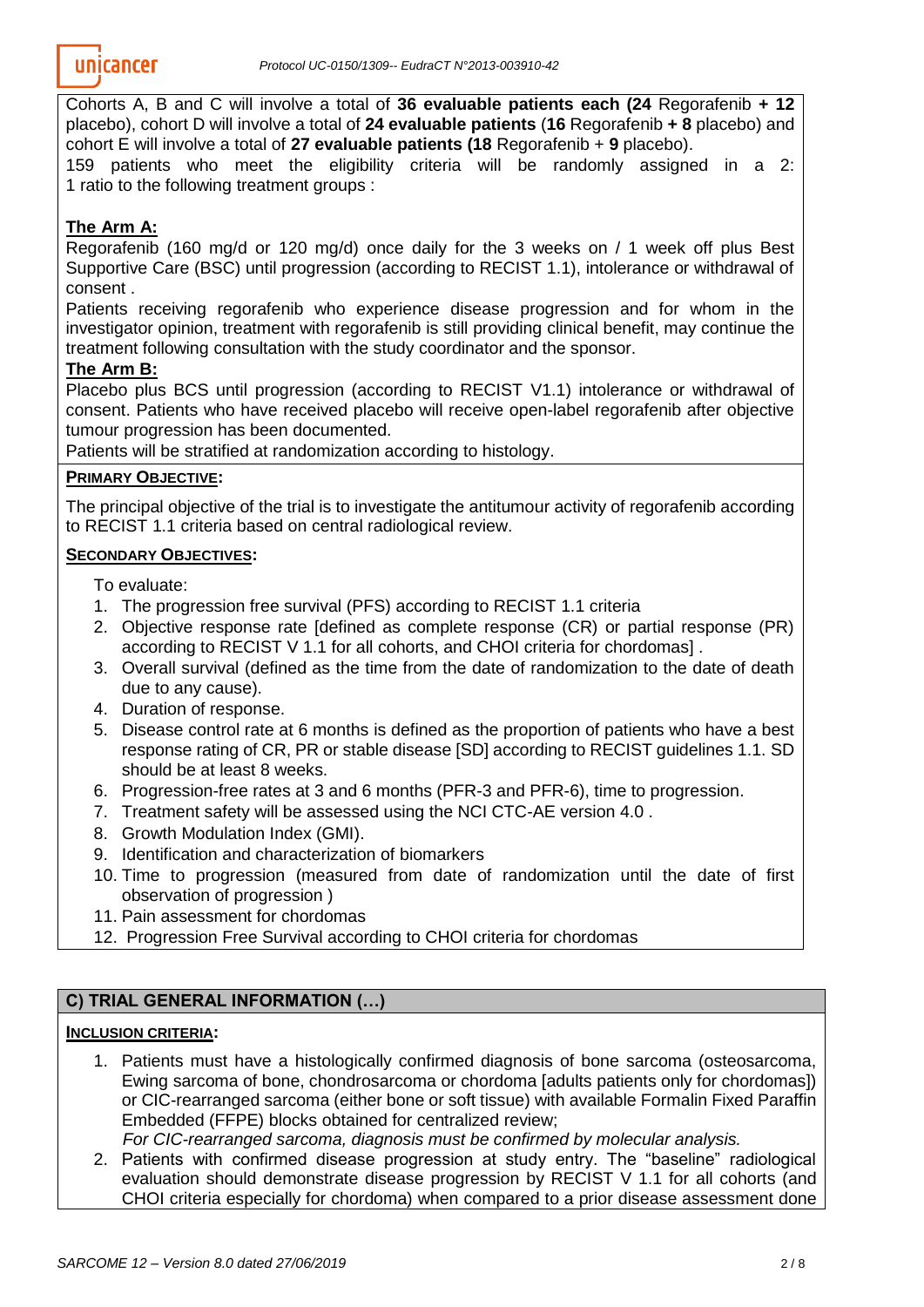within a prior period of 3 month for osteosarcomas, Ewing sarcomas and CIC-rearranged sarcomas and within 6 months period for chondrosarcomas and chordomas prior to screening Note: radiographic progression of disease will be based on at least 2 sets of scans (either MRI or CT) in the 3-month (for osteosarcomas, Ewing sarcomas and CIC-rearranged sarcomas) or 6-month period (for chondrosarcomas and chordomas) prior to or during screening in which radiographic progression of disease, as defined by RECIST for all cohorts (and CHOI criteria especially for chordoma), is demonstrated. No central review of scans (either MRIs or CTs) will be required for study eligibility; these scans must be sent for central review within 10 days after randomization;

- 3. Metastatic disease (and/or locally advanced disease for chondrosarcomas, CIC rearranged sarcomas, and chordomas) not amenable to surgical resection or radiation with curative intent;
- 4. Patients must have measurable disease (outside any previous irradiated field) defined as at least one unidimensionally lesion that can be accurately measured as ≥ 10 mm with CT scan according to RECIST V1.1 for all cohorts, and CHOI criteria especially for chordoma. Locally advanced chordomas, with no distant metastatis, can be included, only if MRI is done as the reference imaging exam in order to measure the disease according to RECIST 1.1 criteria.
- 5. Prior treatment :

:

at least one, but no more than two prior (combination) chemotherapy regimen for metastatic disease (or locally advanced disease if applicable) for osteosarcoma, chondrosarcoma and Ewing sarcoma; at least one but no more than three prior chemotherapy regimen for metastatic disease or locally advanced for CIC-rearranged sarcoma; neo-adjuvant /maintenance therapy are not counted towards this requirement. Chordoma not pretreated or with 1 or 2 prior (combination) chemotherapy regimen or with one or two prior molecularly targeted therapy, but no more than 2 prior lines of treatment (whateever the indication) can be included;. At least 4 weeks since last chemotherapy (6 weeks in case of nitrosoureas and mitomycin C), immunotherapy or any other pharmacological treatment and/or radiotherapy;

- 6. Age ≥ 10 years for osteosarcomas, Ewing sarcomas, chondrosarcomas and CIC-rearranged sarcomas (for chordomas, patients must be  $\geq 18$  years);
- 7. Body Surface Area ≥ 1.30 m²
- 8. Life expectancy of greater than 3 months;
- 9. ECOG performance status < 2 (Karnofsky  $\geq 60\%$ ) for adults patients;
- 10. Karnofsky scale ≥ 60 % for children aged > 12 years old / Lansky scale ≥ 60 % for children aged ≤ 12 years old
- 11. Patients must have adequate bone marrow, renal, and hepatic function, as evidenced by the following within 7 days of study treatment initiation : normal organ function as defined below
	- **a.** Absolute neutrophil count ≥ 1.5 Giga/L
	- **b.** Platelets ≥ 100 Giga/L
	- **c.** Hemoglobin≥ 9 g/dL
	- **d.** Serum creatinin ≤ 1.5 x ULN
	- **e.** Glomerular filtration rate (GFR) ≥30 ml/min/1.73m2 according to the modified Diet in Renal Disease (MDRD) abbreviated formula
	- **f.** AST and ALT  $\leq 2.5$  x ULN ( $\leq 5.0$  × ULN for patients with liver involvement of their cancer
	- **g.** Bilirubin ≤1.5 X ULN
	- **h.** Alkaline phosphatase ≤2.5 x ULN  $(≤5 x$  ULN in patient with liver involvement of their cancer). If Alkaline phosphatase > 2.5 ULN, hepatic isoenzymes 5-nucleotidase or GGT tests must be performed; hepatic isoenzymes 5-nucleotidase must be within the normal range and/or GGT < 1.5 x ULN
	- **i.** lipase ≤1.5 x ULN.
	- **j.** Spot urine must not show  $\geq 1$  "+"protein in urine or the patient will require a repeat urine analysis. If repeat urinalysis shows 1 "+" protein or more, a 24-hour urine collection will be required and must show total protein excretion <1000 mg/24 hours
- 12. INR/PTT ≤1.5 x ULN;

Patients who are therapeutically treated with an agent such as warfarin or heparin will be allowed to participate provided that no prior evidence of underlying abnormality in coagulation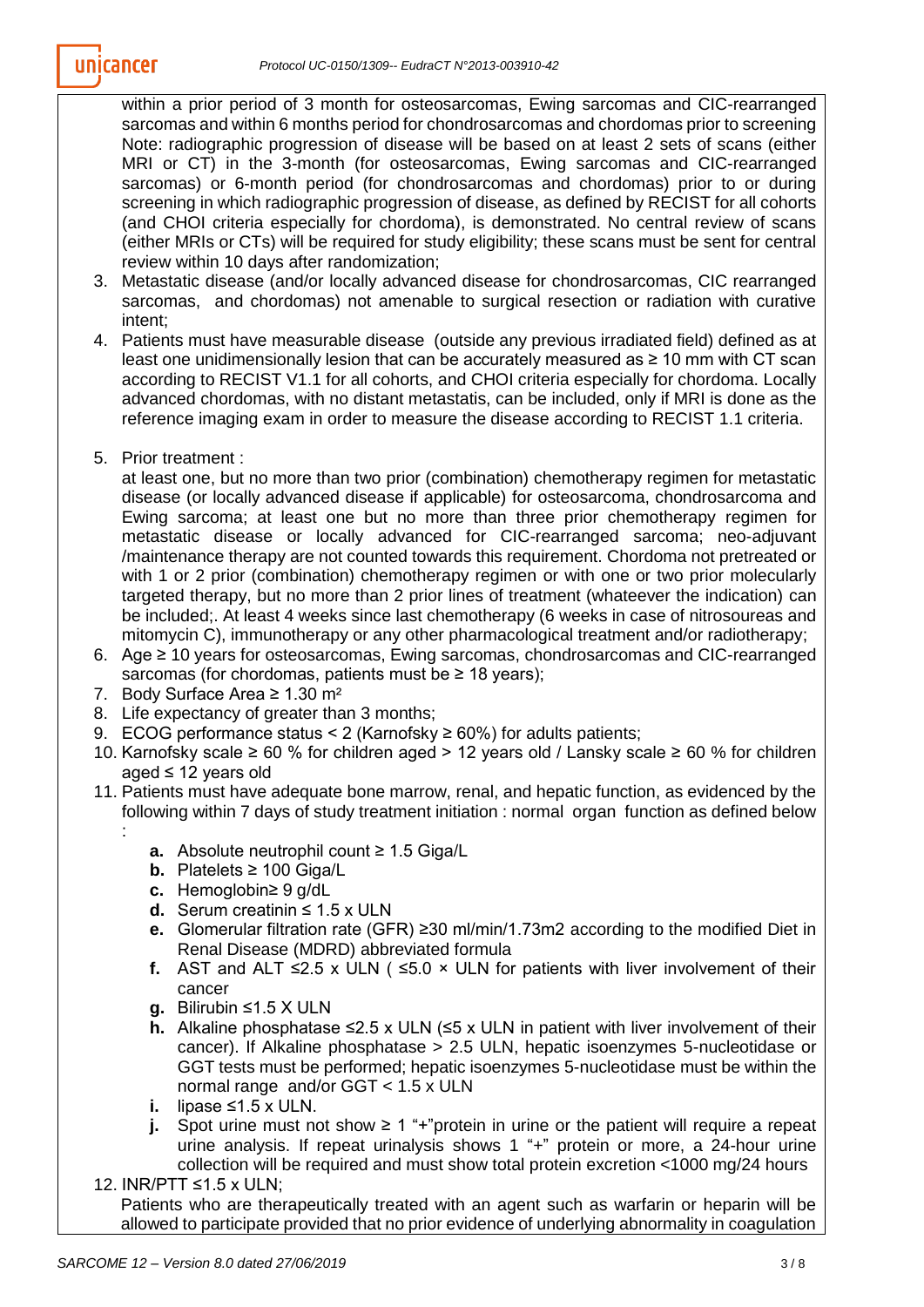parameters exists. Close monitoring of at least weekly evaluations will be performed until INR/PTT is stable based on a measurement that is pre-dose as defined by the local standard of care;

- 13. Recovery to National Cancer Institute-Common Terminology Criteria for Adverse Events (NCI-CTCAE) v4.0 Grade 0 or 1 level or recovery to baseline preceding the prior treatment from any previous drug/procedure related toxicity (except alopecia, anemia, and hypothyroidism);
- 14. Women of childbearing potential and male patients must agree to use adequate contraception for the duration of study participation and up to 3 months following completion of therapy;
- 15. Women of childbearing potential must have a negative serum β-HCG pregnancy test within 7 days prior randomization and/or urine pregnancy test within 48 hours before the first administration of the study treatment;
- 16. Signed informed consent form by adult patients and/orpatients parents/legal representatives (if age < 18 years) and age appropriate assent form by the patients' parents/legal representatives obtained before any study specific procedure is conducted
- 17. Patients must be willing and able to comply with scheduled visits, treatment plan, laboratory tests and other study procedures;
- 18. Patients or parents/legal representativesaffiliated to the Social Security System.

## **NON-INCLUSION CRITERIA:**

- 1. Prior treatment with any VEGFR inhibitor (thus, any prior exposure to sunitinib, sorafenib, pazopanib, bevacizumab, or other VEGFR inhibitor would render the patient ineligible for this study);
- 2. Soft tissue sarcomas (including Ewing soft tissue sarcomas) except for CIC-rearranged sarcoma patients;
- 3. Other cancer (different histology) within 5 years prior to randomization;
- 4. Major surgical procedure, open biopsy, significant trauma, within the last 28 days before randomization;
- 5. Cardiovascular dysfunction:
	- Left ventricular ejection fraction (LVEF) < 50%
	- Congestive heart failure (New York Heart Association [NYAH]) ≥ 2
	- Myocardial infarction <6 months before study
	- Cardiac arrhythmias requiring therapy (beta blockers or digoxin are permitted)

- Uncontrolled hypertension (systolic blood pressure (SBP) > 150mmHg or diastolic blood pressure (DBP) > 90mmHg despite optimal treatment or for children/adolescents SBP and/or  $DBP > 95<sup>th</sup>$  percentile + 5 mmHg)

- Unstable (angina symptoms at rest) or new-onset angina (begun within the last 3 months)
- 6. Arterial or venous thrombotic or embolic events such as cerebrovascular accident (including transient ischemic attacks), deep vein thrombosis, or pulmonary embolism within the last 6 months before randomization;
- 7. Severe hepatic impairment (Child-Pugh C);
- 8. Ongoing infection > Grade 2 according to NCI-CTCAE v4.0;
- 9. Known history of human immunodeficiency virus (HIV) infection;
- 10. Active hepatitis B or C or chronic hepatitis B or C requiring treatment with antiviral therapy ;
- 11. Difficulties with swallowing study tablets;
- 12. Prior anticancer therapy, including radiotherapy, endocrine therapy, immunotherapy, chemotherapy (CT) within the last 4 weeks (6 weeks for nitrosoureas and mitomycin C), or other investigational agents ; Concomitant antalgic palliative radiotherapy allowed;
- 13. Concurrent enrolment in another clinical trial in which investigational therapies are administered;
- 14. Known hypersensitivity to the active substance or to any of the excipients;
- 15. Pregnant women, women who are likely to become pregnant or are breast-feeding;
- 16. For adult patients, individual deprived of liberty or placed under the authority of a tutor;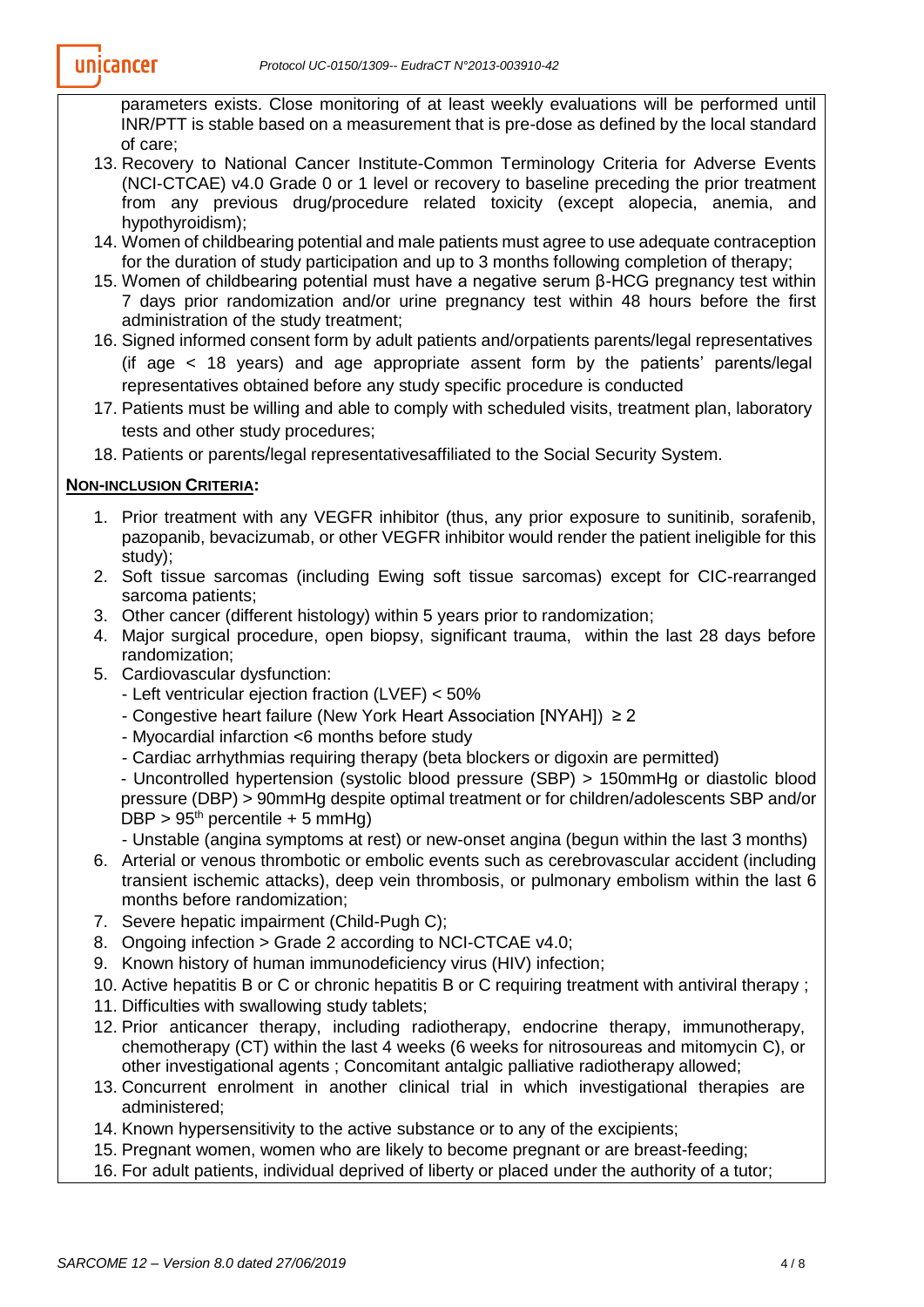- 17. Patients with any psychological, familial, sociological or geographical condition potentially hampering compliance with the study protocol and follow-up schedule; those conditions should be discussed with the patient before registration in the trial;
- 18. Patients with history of non compliance to medical regimens or unwilling or unable to comply with the protocol.
- 19. Interstitial lung disease with ongoing signs and symptoms at the time of informed consent
- 20. Non-healing wound, non-healing ulcer, or non-healing bone fracture
- 21. Patients with evidence or history of any bleeding diathesis, irrespective of severity
- 22. Any hemorrhage or bleeding event  $\geq$  CTCAE Grade 3 within 4 weeks prior to the start of study medication
- 23. Use of biological response modifiers, such as granulocyte colony stimulating factor (G-CSF), within 3 weeks of study entry.

# **EVALUATION**

## **PRIMARY CRITERIA:**

The primary efficacy endpoint is the non-progression rate at 8 weeks for osteosarcoma, Ewing sarcoma and CIC-rearranged sarcoma patients, at 12 weeks for chondrosarcoma patients and at 6 months for chordoma patients.

The non-progression rate will be defined as the proportion of patients without disease progression at the defined timepoint after confirmation by central radiological review (using RECIST 1.1).

## **SECONDARY CRITERIA:**

- 1. Progression-Free Survival [defined using RECIST 1.1] will be measured from the date of randomization until the date of radiological progression or death whatever the cause (if death occurs before progression).
- 2. Objective response rate [defined as complete response (CR) or partial response (PR) according to RECIST 2009, version 1.1, for all cohorts, and CHOI criteria for chordoma] ;
- 3. Disease control rate at 6 months (defined as the proportion of patients who a best response rating of CR, PR or stable disease [SD]), SD should be at least 8 weeks ;
- 4. Overall survival (defined as the time from the date of randomization until the date of death due to any cause); if the patients is alive at the date of data base cut off then he will be censored at the data base cut off date;
- 5. Duration of response (defined as the time from date of first documented objective response of CR or PR, whichever is noted earlier, to first disease progression or death before progression ;
- 6. Progression-free rate at 3 and 6 months (PFR-3 and PFR-6), defined as the proportion of patients without progression at 3 and 6 months post randomization;
- 7. Time to progression (measured from date of randomization until the date of first observation of progression );
- 8. Growth Modulation Index (GMI) defined as ratio of time to PD under regorafenib to TTP under previous treatment. The GMI will be explored in patients receiving regorafenib after randomization;
- 9. Identification and characterization of biomarkers
- 10. Toxicity according to NCI-CTC V4.0
- 11. Pain assessment for chordomas
- 11. Progression Free Survival according to CHOI criteria for chordomas

All efficacy assessments using CHOI criteria (only for chordomas) will be performed by central radiological reviewers.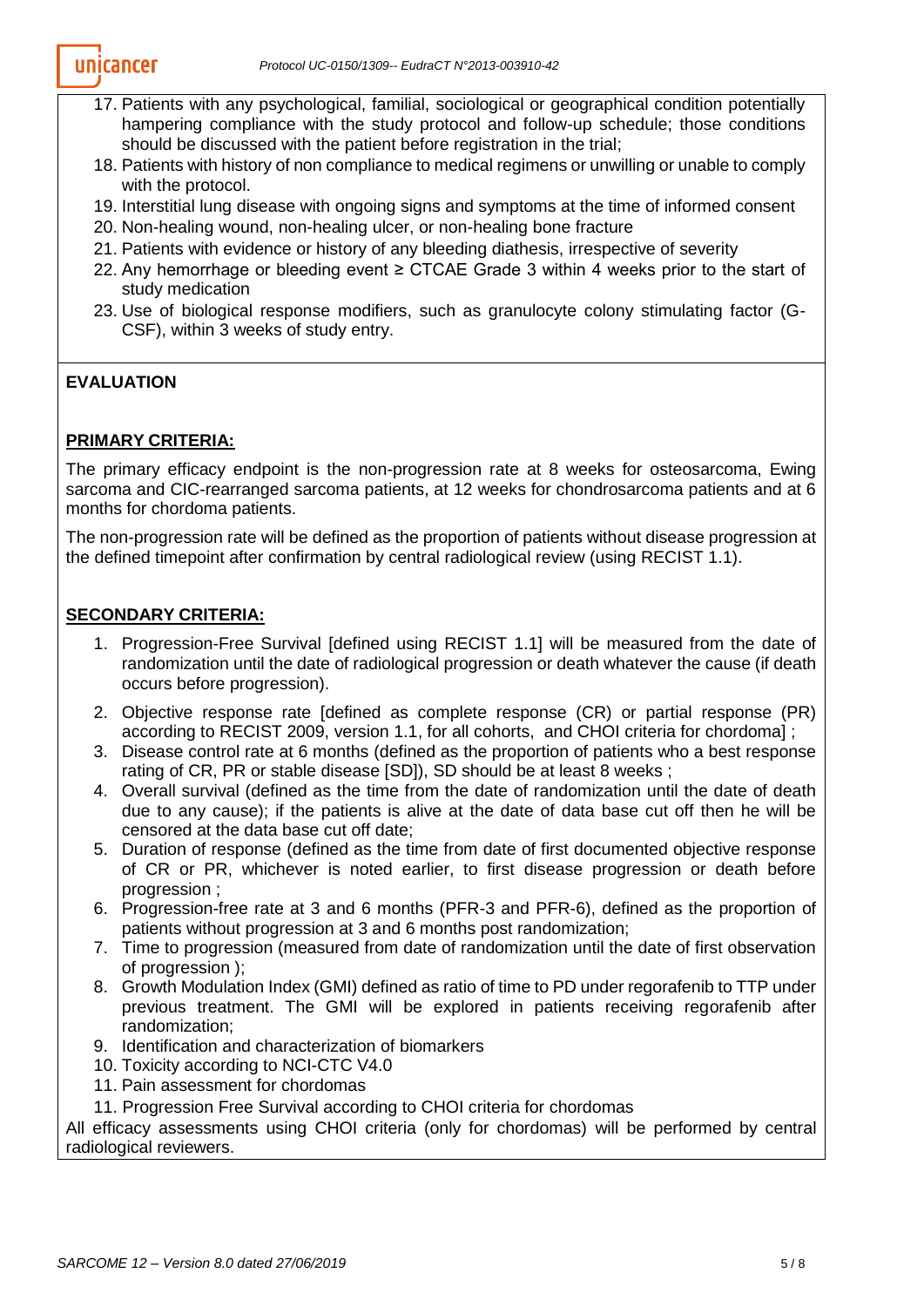#### **D) DESCRIPTION OF INVESTIGATIONAL MEDICINAL PRODUCTS**

# **DRUGS:**

| -----                     |                                  |                                      |                            |                                                                                                                                                                 |
|---------------------------|----------------------------------|--------------------------------------|----------------------------|-----------------------------------------------------------------------------------------------------------------------------------------------------------------|
| <b>Drug Name</b><br>(IDN) | <b>Commercial</b><br><b>Name</b> | <b>Pharmaceutical</b><br><b>Form</b> | Route of<br>Administration | <b>Posology</b>                                                                                                                                                 |
| Regorafenib               |                                  | 40 mg tablets                        | Per os                     | $\geq$ 18 years old: 160 mg<br>daily for 3 weeks / 1<br>week off<br>$\leq$ 18 years old: 120 or<br>160 mg daily for 3<br>weeks / 1 week off<br>according to BSA |

#### **THERAPEUTIC SCHEME:**

- This is a French multicentre randomized phase II study, and patients will be recruited in around *20* **French** centers.

- Unicancer in France will serve as regulatory sponsor and will perform the monitoring, data management and analyses

- This is a **double-blind placebo-controlled trial,** with 5 cohorts:

Cohort A: Osteosarcomas

Cohort B: Ewing sarcomas

Cohort C: Chondrosarcomas

Cohort D: Chordomas

Cohort E: CIC-rearranged sarcoma

159 patients who meet the eligibility criteria will be randomly assigned in a 2 : 1 ratio to the following treatment groups :

## **The Arm A:**

For adult patients ( $\geq$  18 years old), regorafenib (without exceeding 160 mg/d) once daily for the 3 weeks on / 1 week off plus Best Supportive Care (BSC) until progression (according to RECIST 1.1), intolerance or withdrawal of consent. If the treatment provides clinical benefit to the patient despite radiological progression, he may continue regorafenib following consultation with the coordinator and sponsor.

For children Age  $\geq 10$  years to < 18 years old and BSA  $\geq 1.30$  m<sup>2</sup>, regorafenib (82 mg/m<sup>2</sup>) once daily for the 3 weeks on/1 week off (without exceeding 160mg/day) plus Best Supportive care (BSC) until progression (according to RECIST 1.1), intolerance or withdrawal of consent. If the treatment provides clinical benefit to the patient despite radiological progression, they may continue regorafenib following consultation with the study coordinator and sponsor.

## **The Arm B:**

Placebo plus BSC until progression (according to RECIST 1.1) or unacceptable toxicity. Patients who have received placebo will receive open-label regorafenib after objective tumour progression has been documented.

Patients will be stratified at randomization according to histology.

**TREATMENT DURATION:** until progression confirmed by central review and investigator decision or unacceptable toxicity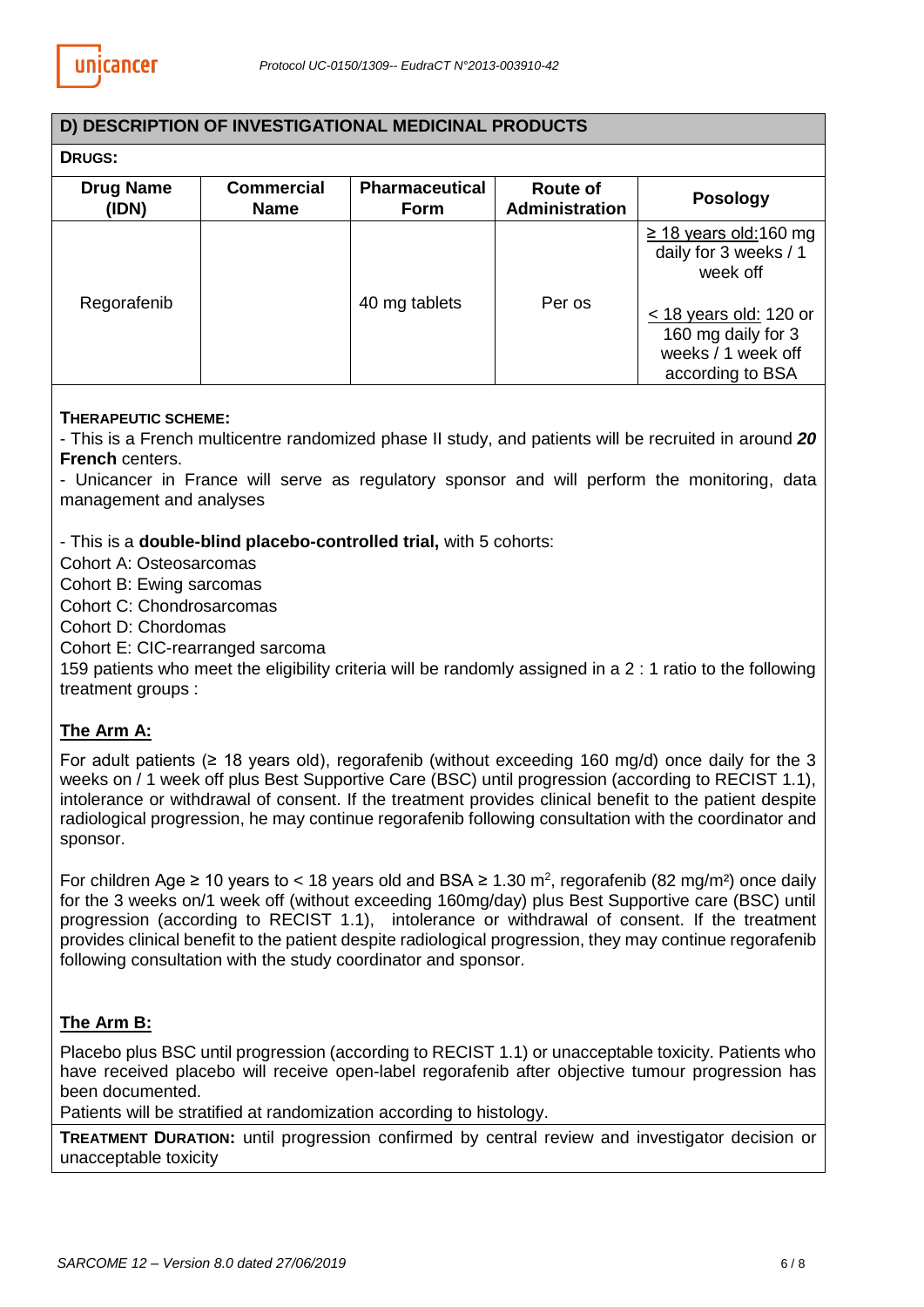# **E) STATISTICAL ANALYSIS**

## **SAMPLE SIZE:**

The number of patients to include has been calculated for the experimental arm only using a A' Hern's [A'Hern 2001] single-stage procedure for phase II trials (Similar to a Fleming phase II design [Fleming, 1982] but assuming a exact Binomial distribution). Then, the half number of patients has been added to form the placebo arm depending on the randomization ratio 2:1.

Using hypotheses similar to those described above, the number of patients has been calculated as follows:

 $\pi$  is the true probability of success (non progressive patients at 8 weeks under regorafenib treatment for osteosarcoma and Ewing sarcoma ; at **12 weeks** for chondrosarcoma):

- $\pi_0$  = 0.40 non progressive patients at 8 weeks (0.5 non progressive patients at 12 weeks for chondrosarcoma): the largest non progression proportion which, if true, would clearly imply that the Regorafenib does not warrant further investigation.
- $\pi_1$  = 0.67 non progressive patients at 8 weeks (0.75 non progressive patients at 12 weeks for chondrosarcoma): the smallest non progression proportion that would imply that Regorafenib warrants further investigation.

Assuming a type I error alpha of 0.05 and 80% power, the number of patients required in the experimental arm is 23 patients to reject the null hypothesis H<sub>0</sub>:  $\pi \leq \pi_0$  versus the alternative hypothesis H<sub>1</sub>:  $\pi \geq \pi$ 1 in a one-sided situation. At the end of the study, Regorafenib will be considered as interesting for further investigation if at least 14 patients are non progressive after 8 weeks of treatment in the experimental arm (for osteosarcoma and Ewing sarcomas) and if at least 16 patients are non progressive after 12 weeks of treatment in the experimental arm for chondrosarcomas.

No formal comparison between the experimental arm and the control arm will be performed.

The placebo arm will only be used to strengthen the results obtained in the experimental arm (randomization avoids patient selection biases). Hence, more patients will be included in the experimental arm, using a 2:1 randomization ratio. Therefore each cohort will involve a total of **36 evaluable patients (24 + 12).**

Using a similar design as for the other cohorts, the sample size **for chordomas** cohort has been calculated as follows:

 $\pi$  is the true probability of success (non progressive patient at **6 months** under regorafenib treatment):

- $\pi_0$  = 0.40 non progressive patients at 6 months : the largest non progression proportion which, if true, would clearly imply that the Regorafenib does not warrant further investigation. This hypothesis is based on Stacchiotti S *et al* 2012 work showing 6 month PFS rate = 50% ; IC95% (28.8 – 71.1)
- $\pi_1$  = 0.75 non progressive patients at 6 months : the smallest non progression proportion that would imply that Regorafenib warrants further investigation. This hypothesis is supported by Bompas E et al. Ann Oncol 2015 showing 6 month PFS rate = 85.3% ; IC95%  $(60.7 - 95.1)$

Assuming a type I error alpha of 0.05 and 80% power, the number of patients required in the experimental arm is 16 patients to reject the null hypothesis H<sub>0</sub>:  $\pi \leq \pi_0$  versus the alternative hypothesis H<sub>1</sub>:  $\pi \geq \pi$ 1 in a one-sided situation.

At the end of the study, Regorafenib will be considered as interesting for further investigation if at least 10 patients are non progressive after 6 months of treatment in the experimental arm.

As for other cohorts, No formal comparison between the experimental arm and the control arm will be performed. The placebo arm will only be used to strengthen the results obtained in the experimental arm (randomization avoids patient selection biases). Hence, more patients will be included in the experimental arm, using a 2:1 randomization ratio.

Therefore chordoma cohort will involve a total of **24 evaluable patients (16+8).**